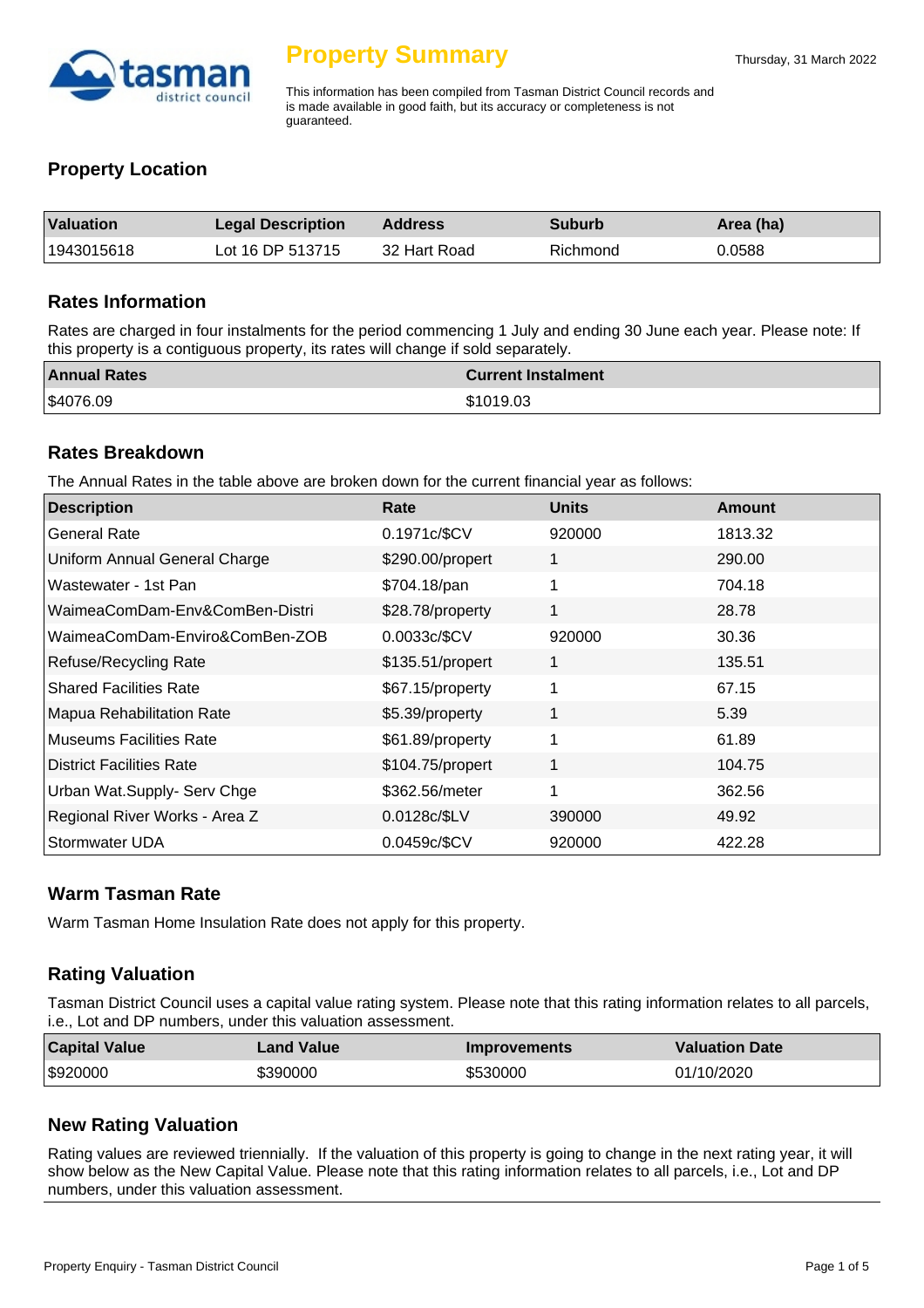| <b>New Capital Value</b> | <b>New Land Value</b> | New Improvements Value New Valuation Date |            |
|--------------------------|-----------------------|-------------------------------------------|------------|
| \$920000                 | \$390000              | \$530000                                  | 01/10/2020 |

# **Water Meter Information**

Reticulated water: Water usage is charged in addition to rates payable. You should check that the vendor has the water meter read at possession time by requesting a special meter reading.

| <b>Water ID</b> | <b>Meter Reader</b><br><b>Note</b> | Meter Id   | <b>Read Date</b> | Year to date | Last year units |
|-----------------|------------------------------------|------------|------------------|--------------|-----------------|
| W46063          | 1.6m RH Bdy                        | 17MC230276 | 11/10/2021       | 113          | 198             |

#### **Services**

This property is serviced under the following water, sewerage, and stormwater schemes.

| Scheme or Supply   | <b>Service Provided</b> |
|--------------------|-------------------------|
| Tasman Waste Water | Wastewater              |
| Urban Water Supply | <b>Water Supply</b>     |
| Stormwater UDA     | Stormwater              |

# **Protected Trees**

No protected trees have been found for this property.

# **Heritage Buildings**

There are no heritage buildings on this property.

# **Wheelie Bins**

This property has had the following wheelie bin(s) delivered.

| <b>Bin Size</b> | <b>Serial Number</b> | Delivered on | Delivered to           |
|-----------------|----------------------|--------------|------------------------|
| Single 240      | 2419251              | 03/07/2019   | 32 Hart Road, Richmond |

# **Planning Zones**

The following Planning Zones pertain to this property. Please refer to the Tasman Resource Management Plan or contact a Duty Planner for detailed information about what activities can take place in a zone.

| <b>Zone</b> | <b>Zone Description</b>                                                                                                                                                                                                      |
|-------------|------------------------------------------------------------------------------------------------------------------------------------------------------------------------------------------------------------------------------|
| Residential | The Residential Zone primarily provides for residential dwellings. Small-scale home<br>businesses, community activities and facilities may also be appropriate where they are<br>compatible with the residential environment |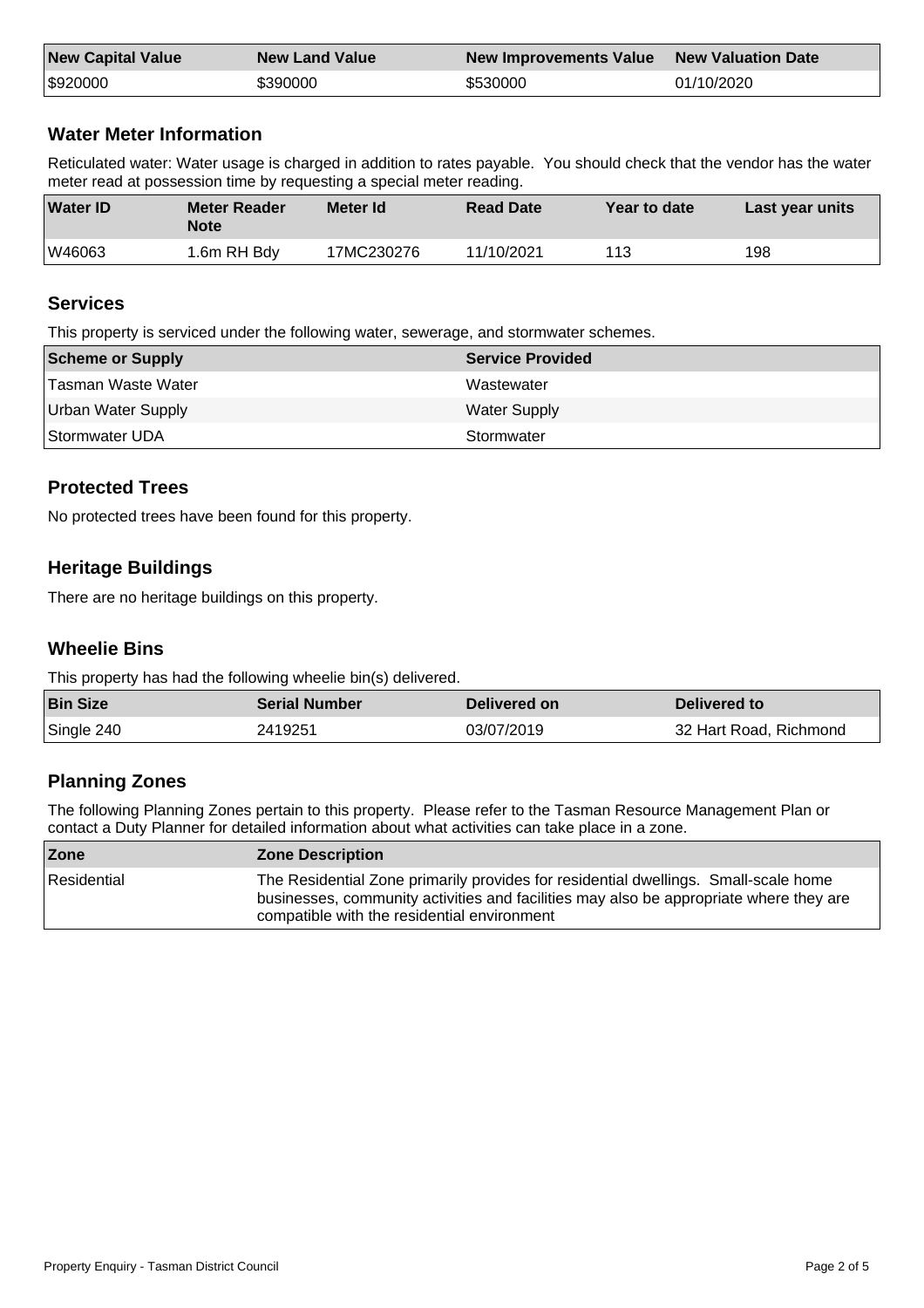

This information has been compiled from Tasman District Council records and is made available in good faith, but its accuracy or completeness is not guaranteed.

# **Building Consents**

Please note that if a Code Compliance Certificate has not been issued, it is strongly advised that the process is completed in order to confirm that the work is in compliance with the Building Code.

| <b>Application Date</b> | <b>BC Number</b> | <b>Proposal</b>                                                                     | <b>Status</b>                         | <b>CCC Issue Date</b> |
|-------------------------|------------------|-------------------------------------------------------------------------------------|---------------------------------------|-----------------------|
| 14/12/2017              | 171315           | Construct new<br>dwelling with internal<br>access garaging                          | Code Compliance<br>Certificate Issued | 28/06/2019            |
| 14/03/2018              | 171315B          | Change to kitchen and Amendment Issued<br>dining room layout                        |                                       |                       |
| 13/02/2018              | 171315A          | Amendment to finished Amendment Issued<br>floor level and existing<br>ground levels |                                       |                       |
| 14/12/2017              | 171315P          | Construct new<br>dwelling with internal<br>access garaging                          | PIM/TAN Issued                        |                       |

# **Compliance Schedule**

No Compliance Schedule records are available for this property.

# **Building Permits**

No historical building permits have been found for this property.

#### **Swimming Pools**

No Swimming Pool records have been found for this property.

#### **Resource Consents**

No Resource Consent records are on record for this property.

#### **Planning Permits**

No historical planning permits have been found for this property.

#### **Works and Land Entry Agreements**

No Works and land Entry Agreement has been found for this property.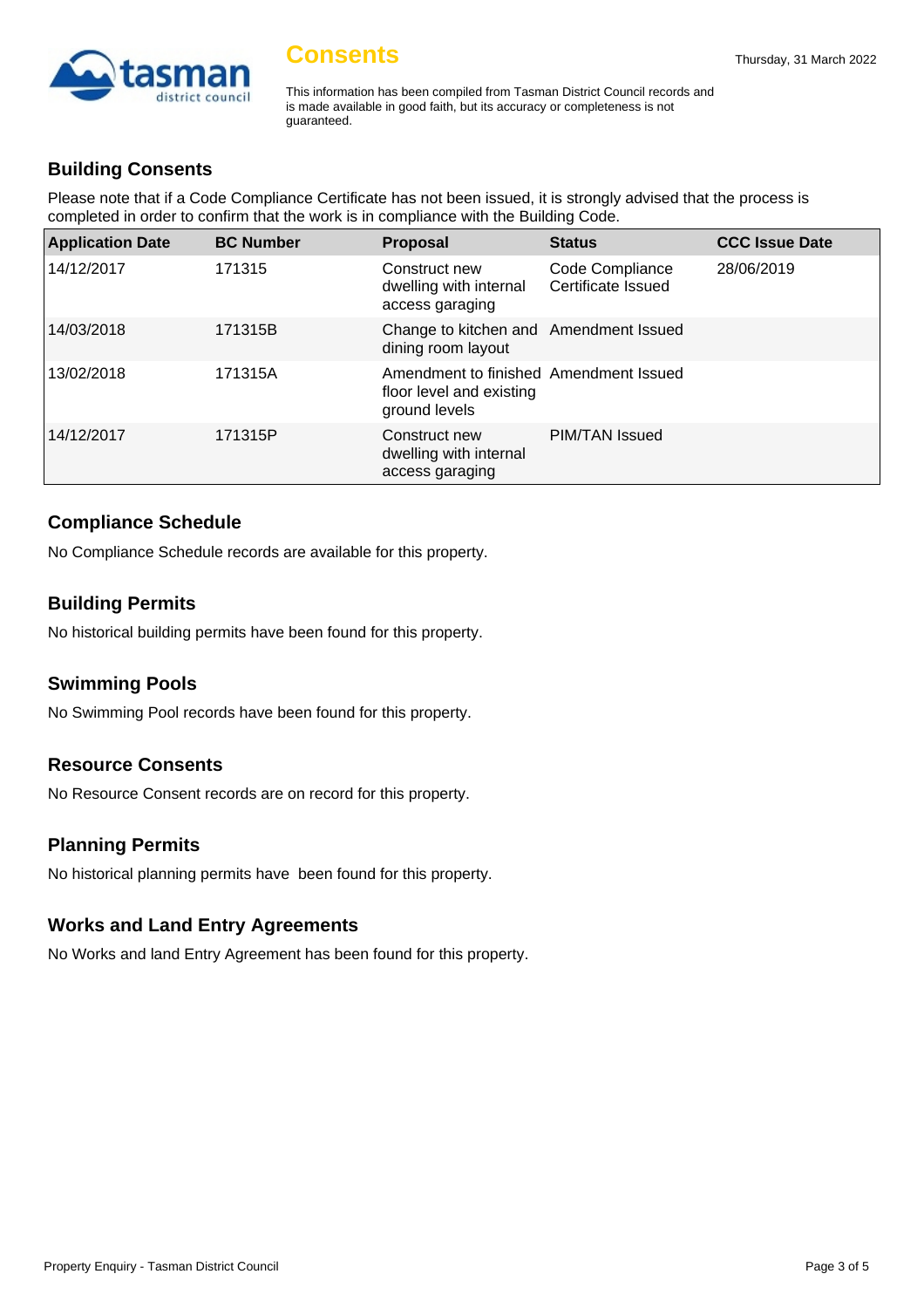

# **Environmental Records**

This information has been compiled from Tasman District Council records and is made available in good faith, but its accuracy or completeness is not guaranteed.

# **Environmental Health and Licences**

No Environmental Health or Licence information has been found for this property.

# **Air Shed**

This property sits within a controlled Air Shed.

| <b>Air Shed</b>   | <b>Air Shed Regulations</b>                                                                                                                                                                                                                                                                                                                             |
|-------------------|---------------------------------------------------------------------------------------------------------------------------------------------------------------------------------------------------------------------------------------------------------------------------------------------------------------------------------------------------------|
| Richmond Air Shed | After a house in Richmond changes ownership, an existing  <br>non-compliant wood burner cannot be used. It may be<br>replaced with either a clean heat system or an approved<br>clean air wood burner. New houses, or existing houses<br>without an existing wood burner or open fire, can only<br>install clean heat systems - no wood burners at all. |

# **Hazardous Activities and Industries List (HAIL)**

No verified HAIL site has been found for this property. However, if the site or any adjacent site has been used for industrial, horticultural or agricultural purposes in the past, we suggest you make further enquiries.

#### **Wetlands**

Council has no record of wetlands on this property.

#### **Pest Inspection History**

The Tasman-Nelson region has a Regional Pest Management Strategy for the control of declared pest plants, animals and organisms. The responsibility for the control of pests lies with the land occupier or owner. No pests have been recorded on this property.

#### **Significant Native Habitats**

Council has been compiling biodiversity reports (also called Ecological Property Reports or reports on Significant Native Habitats) for the past eight years and where these exist they are available. However, no report has been lodged on this property.